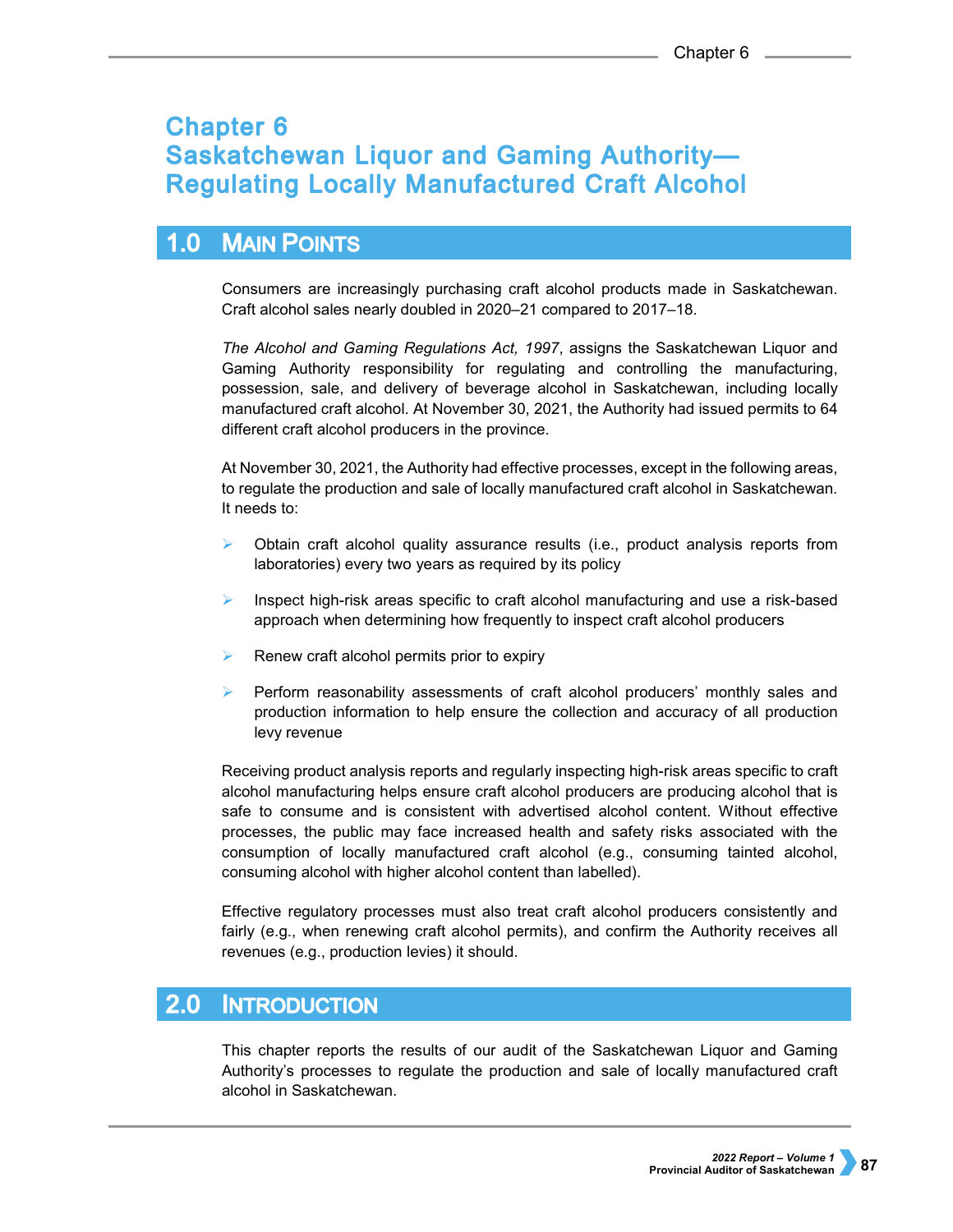Locally manufactured craft alcohol refers to craft alcohol products produced and sold in the province (e.g., cider, beer, distilled alcohol, wine). Craft alcohol means beverage alcohol produced by fermentation or distillation in accordance with policies outlined for craft breweries, craft distilleries, craft wineries, craft cideries, and craft refreshments; it does not include alcohol manufactured pursuant to a bottling-manufacturing permit (i.e., manufacturers who blend and repackage bulk alcohol purchased from elsewhere and do not ferment or distill their own products).<sup>[1](#page-1-0)</sup>

Our audit did not examine the enforcement of laws related to the illegal production of craft alcohol, as this is not under the Authority's responsibility.[2](#page-1-1)

#### $2.1$ **Regulating Craft Alcohol**

*The Alcohol and Gaming Regulation Act, 1997,* and *The Alcohol Control Regulations, 2016,* provide the Authority with the following responsibilities (see **Figure 1**) as it relates to regulating locally-manufactured craft alcohol producers.

### **Figure 1—The Authority's Provincial Regulatory Responsibilities for Craft Alcohol**

- Approve an application for a permit subject to any terms and conditions that it considers appropriate (including determining the duration of the permit)
- Refuse any application for a permit
- Refer any application for a permit to the Liquor and Gaming Licensing Commission for a hearing when it determines it is in the public interest to do  $so<sup>A</sup>$
- Inspect locally-manufactured craft alcohol producers
- Enforce terms and conditions, and legislation relating to permits
- Impose penalties against a producer for non-compliance with terms and conditions and/or legislation
- Suspend or cancel a permit
- Source: *The Alcohol and Gaming Regulation Act, 1997*, s. 19(1).

A The Commission is an independent body of between three and seven members appointed by the Lieutenant Governor in Council. Its mandate is to ensure appropriate application of legislation and regulations governing liquor. The Commission, at the request of a permittee, reviews decisions of the Authority with respect to liquor and gaming licensing, registration, and cancellations/suspension matters within the Authority's jurisdiction, which includes all provincial liquor permittees. *The Alcohol and Gaming Regulation Act, 1997*, s. 21, 30.

At November 30, 2021, there were 64 locally-manufactured craft alcohol producers in the province. Craft alcohol producers have been in Saskatchewan, and regulated by the Authority, since the early 1990's.

As described in **Figure 2**, production and sale of craft alcohol in Saskatchewan over the past five years is increasing. There were over 50% more locally-manufactured craft alcohol producer permits in 2020–21 compared to 2016–17. In 2020–21, locally-manufactured craft alcohol products comprised 4.3% of the Authority's annual beverage alcohol sales.

<span id="page-1-0"></span> <sup>1</sup> *Commercial Liquor Permittee Manual*, p. 101[. www.slga.com/liquor/for-craft-producers](http://www.slga.com/liquor/for-craft-producers) (15 July 2021). The Authority also issues permits under clause 28(1)(c) of *The Alcohol Control Regulations, 2016*, to allow for the bottling of bulk alcohol. Under this permit, producers can blend and bottle alcohol without fermentation or distillation.

<span id="page-1-1"></span> $2$  Law enforcement agencies (e.g., municipal police services, RCMP) are responsible for enforcing laws related to the illegal production of alcohol.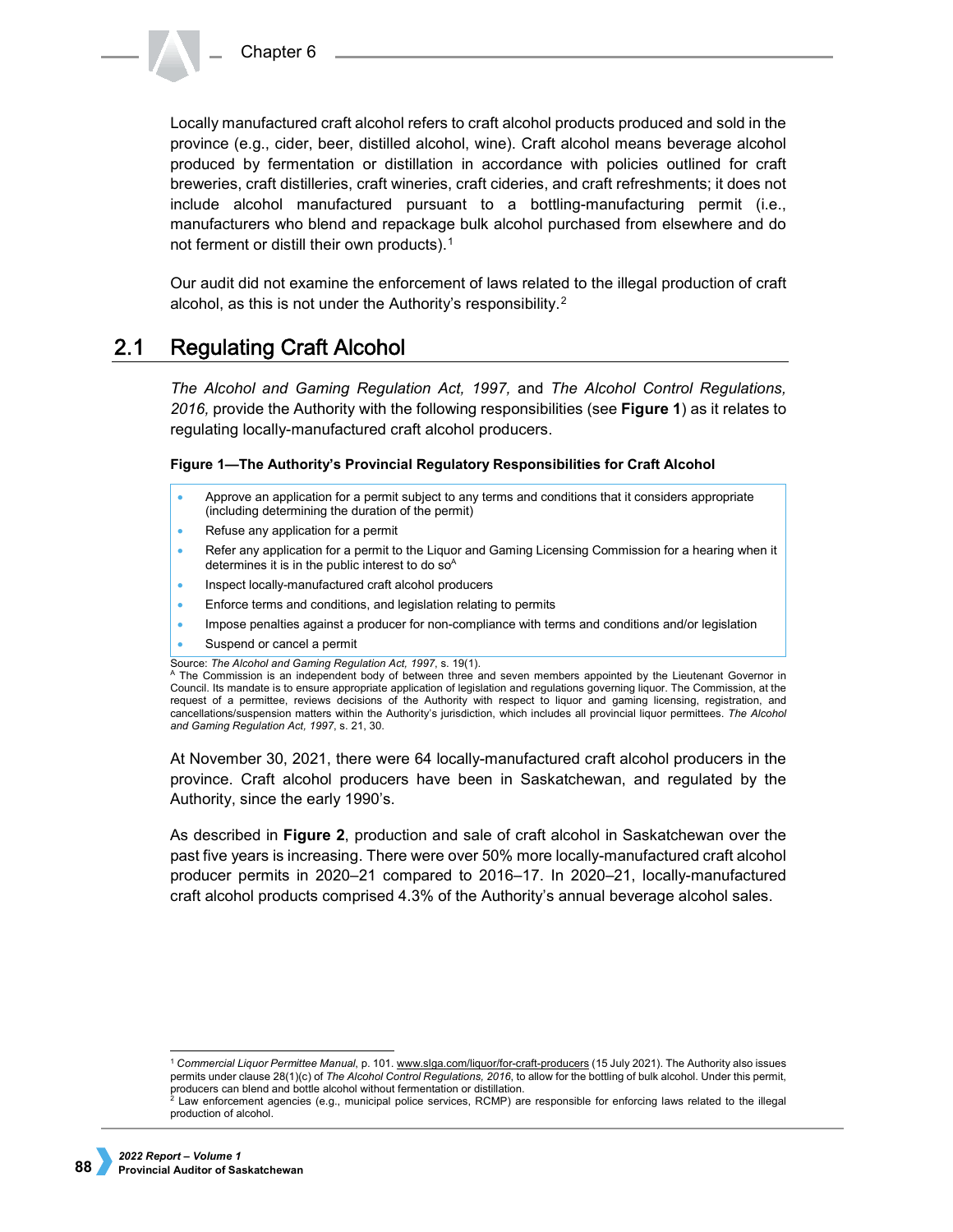|                                                                                    | 2016-17                       | $2017 - 18$ | $2018 - 19$ | $2019 - 20$ | $2020 - 21$ |
|------------------------------------------------------------------------------------|-------------------------------|-------------|-------------|-------------|-------------|
| Authority's Total Beverage Alcohol<br>Quantity Sold <sup>A</sup> (thousand litres) | Not<br>available <sup>C</sup> | 90.459      | 88.074      | 84.939      | 92,502      |
| Locally Manufactured Craft Alcohol<br>Quantity Sold <sup>A</sup> (thousand litres) | Not<br>available <sup>C</sup> | 2.442       | 3.171       | 3.530       | 3,932       |
| Market Share of Locally<br>Manufactured Craft Alcohol Sales <sup>A</sup>           | Not<br>available <sup>C</sup> | 27%         | 3.6%        | 4 2%        | 4.3%        |
| Locally-Manufactured Craft Alcohol<br>Producer Permits <sup>B</sup>                | 46                            | 58          | 63          | 66          | 71          |

### **Figure 2—Sales and Permits for the Authority's Liquor Segment of Locally Manufactured Craft Alcohol**

Source: Saskatchewan Liquor and Gaming Authority records.

<sup>A</sup> Includes both direct sales and sales through distributors.

B This may include more than one permit per craft alcohol producer if they produce more than one type of alcohol product (e.g., production of craft beer and craft spirits requires two separate permits).

The Authority did not have this information available.

### $2.2$ Importance of Effective Regulation of Locally Manufactured **Craft Alcohol**

Consumers rely on accurate information from alcohol manufacturers in order to make informed decisions regarding the type and quantity of alcoholic beverages consumed. Effective regulation of craft alcohol production reduces the risk of the public consuming unsafe alcohol or alcohol inconsistent with labelling (e.g., more alcohol in the product than stated may lead to consumer impairment greater than expected after consuming one serving).

In February 2019, a complaint received by the Saskatchewan Liquor and Gaming Authority resulted in the Authority temporarily shutting down a craft alcohol producer's taproom and the recall of some of the producer's spirits. Five of the products tested by the Authority from the producer had higher alcohol content than labelled. The difference in the alcohol content ranged from 0.2%–4.1%. The craft alcohol producer found its testing equipment improperly calibrated.[3](#page-2-0)

The Authority follows Canadian industry-standard volume tolerances for alcohol. These vary based on the type of alcohol (e.g., wine, beer, spirits) and generally range from 0.3%– 1.0% of declared alcohol content. For example, table wine can have the alcohol content vary by 1.0% of the declared alcohol content. The Authority verifies alcohol composition and safety by reviewing certificates of analysis that craft producers obtain from a laboratory. If a product does not meet acceptable tolerances, it will typically result in a product recall and suspended sales.

Without effective processes to regulate locally manufactured craft alcohol, the Authority faces increased risk that it may not fulfill its legislated responsibilities to help protect the public. As a result, the public may face increased health and safety risks associated with the consumption of locally manufactured craft alcohol (e.g., consuming tainted alcohol, consuming alcohol with higher alcohol content than stated on packaging).

<span id="page-2-0"></span><sup>&</sup>lt;sup>3</sup> [www.cbc.ca/news/canada/saskatchewan/slga-testing-minhas-sask-recall-taproom-1.5034712](http://www.cbc.ca/news/canada/saskatchewan/slga-testing-minhas-sask-recall-taproom-1.5034712) (9 February 2022).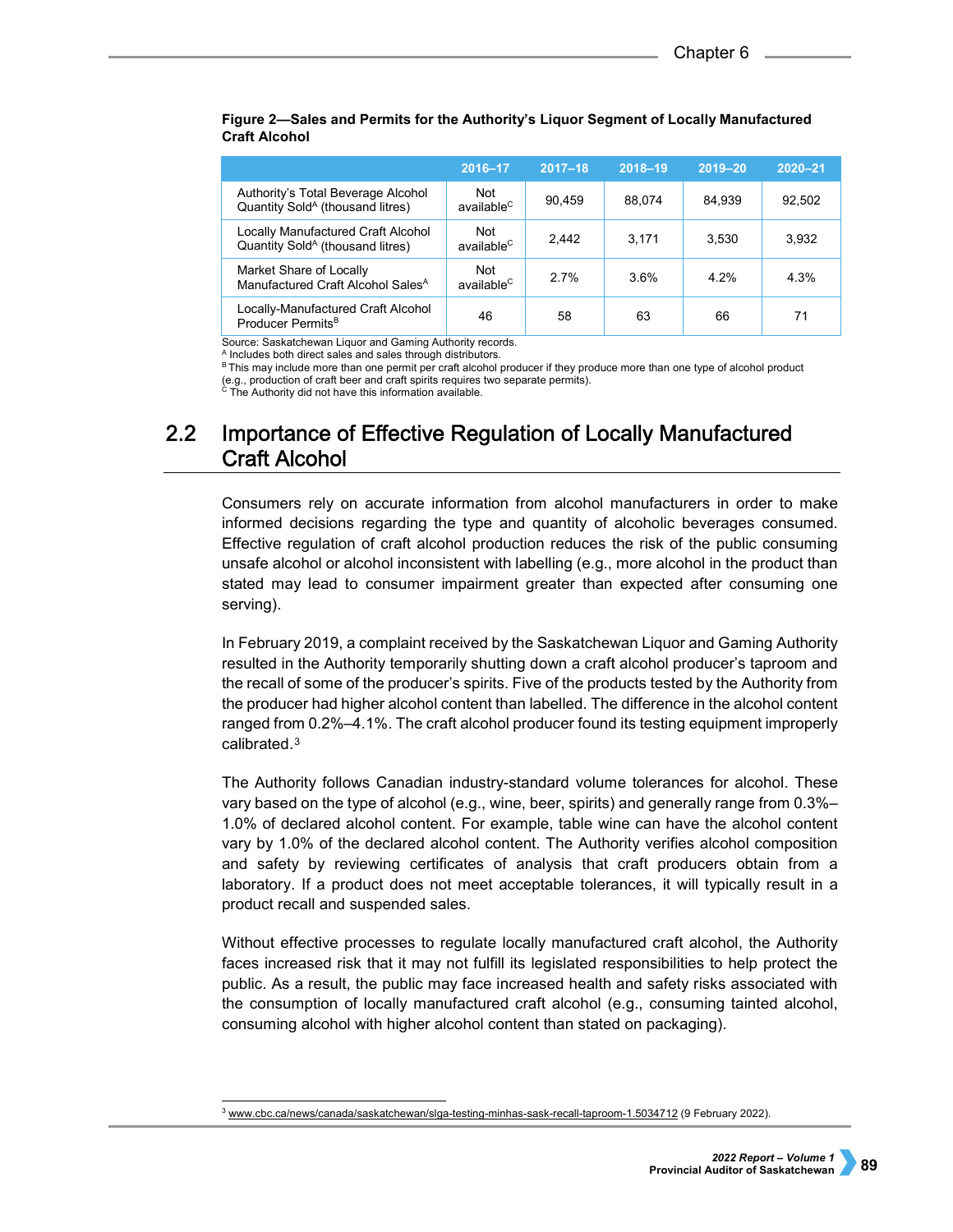Effective regulatory processes must also treat craft alcohol producers consistently and fairly (e.g., when assessing permit applications or imposing sanctions for non-compliance), and confirm the Authority receives all revenues (e.g., production levies) it should.

#### $3.0<sub>1</sub>$ **AUDIT CONCLUSION**

**We concluded that, for the 12-month period ended November 30, 2021, the Saskatchewan Liquor and Gaming Authority had, other than the following areas, effective processes to regulate the production and sale of locally manufactured craft alcohol in Saskatchewan.**

**The Authority needs to:**

- **Obtain craft alcohol quality assurance results (i.e., certificates of analysis) every two years as required by policy**
- **Inspect high-risk areas specific to craft alcohol manufacturing and use a riskbased approach when determining how frequently to inspect craft alcohol producers**
- **Renew craft alcohol permits prior to expiry**
- **Perform reasonability assessments of craft alcohol producers' monthly sales and production reporting to help ensure the collection of all production levies**

### **Figure 3—Audit Objective, Criteria, and Approach**

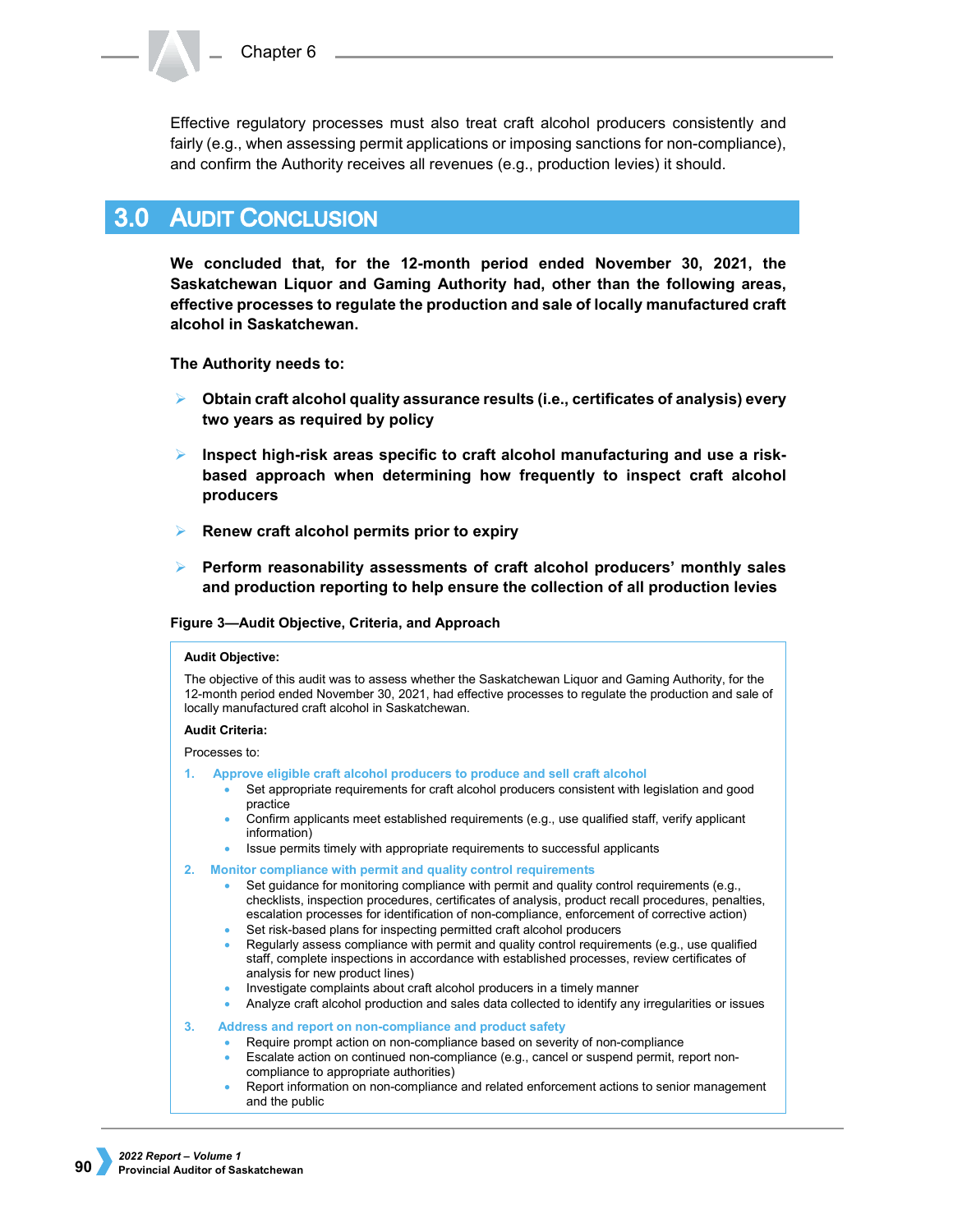### **Audit Approach:**

To conduct this audit, we followed the standards for assurance engagements published in the *CPA Canada Handbook—Assurance* (CSAE 3001). To evaluate the Authority's processes, we used the above criteria based on our related work, reviews of literature including reports of other auditors, and consultations with management and an external advisor. The Authority's management agreed with the above criteria.

We examined the Authority's policies and procedures relating to the regulation of locally manufactured craft alcohol. We assessed the Authority's permit application templates and permit conditions for consistency with legislation and good practice. We tested samples of permit approvals, permit renewals, inspections, and actions taken on identified non-compliance to verify the Authority followed its established procedures. In addition, we analyzed data to determine the frequency of Authority inspections, and analyzed monthly craft alcohol production information submitted by producers. We also used an independent consultant with subject matter expertise to help us identify good practice, and assess the Authority's processes.

#### **KEY FINDINGS AND RECOMMENDATIONS** 4.0

### $4.1$ Locally-Manufactured Craft Alcohol Permit Requirements **Consistent with Legislation**

The Saskatchewan Liquor and Gaming Authority set requirements for craft alcohol producers consistent with legislation and good practice.

The Authority makes its Liquor Licensing and Inspection Services Branch responsible for permitting, inspecting, and monitoring craft alcohol producers. The Branch is part of the Authority's Regulatory Services Division. The Division is also responsible for permitting, inspecting, and monitoring commercial liquor permittees (e.g., restaurants, taverns, and retail stores that sell alcohol to the public).

In October 2016, the Authority published an updated, detailed *Commercial Liquor Permittee Policy Manual* that includes requirements for craft alcohol producers (manufacturers). The Manual is for both internal (i.e., staff) and external (e.g., public, applicant, producer) use, and is accessible to the public on the Authority's website. $4$  The Authority last updated the Manual in January 2021.

See **Figure 4** for a summary of the Manual's contents.

### **Figure 4—Content of Commercial Liquor Permittee Policy Manual at January 2021**

- **General Information:** how to use the manual; summary of permit classes (e.g., restaurant, tavern, manufacturing); summary of legislation
- **Process to Apply to Obtain a Permit:** summary of information required to apply for a permit; permit renewal process; permit fees
- **Manufacturer Permits:** facility standards; quality assurance requirements; packaging and labelling requirements; sale of products; record keeping, production levies, and reporting requirements; minimum and maximum production requirements of craft alcohol producers
- **Inspections:** overview of the Authority's regulatory processes to assess whether permittees comply with operating requirements
- **Disciplinary Action:** summarizes potential actions the Authority may take to address and correct identified non-compliance with operating requirements

Source: Adapted from the Authority's *Commercial Liquor Permittee Policy Manual*.

<span id="page-4-0"></span><sup>4</sup> [www.slga.com/liquor/for-craft-producers](http://www.slga.com/liquor/for-craft-producers) (12 July 2021).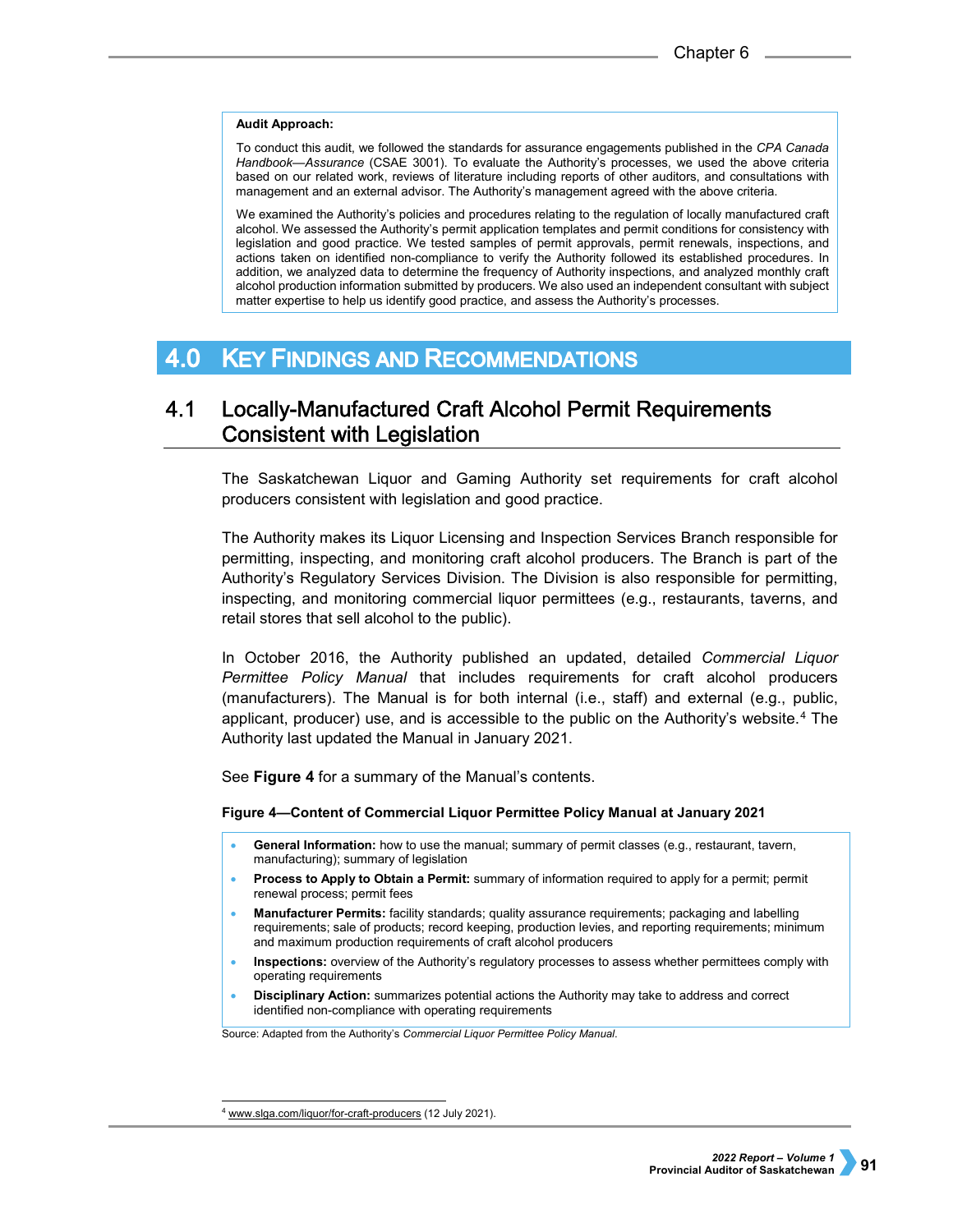

We found the Manual consistent with legislative requirements and good regulatory practice.[5](#page-5-0) The Manual is sufficiently detailed and easy to understand. It outlines the requirements for an applicant to apply for a craft alcohol producer permit and outlines operating requirements of approved craft alcohol producers.

The Authority issues manufacturing permits to locally-manufactured craft alcohol producers for the production and sale of craft alcohol products. Permits cover facility standards, quality assurance, packaging and labelling, sale of manufactured products, delivery of products to consumers, sales to minors, record keeping, and provision of alcohol samples to customers. We found the permit requirements consistent with legislative requirements.

See **Figure 5** for the production levels for each type of craft alcohol in order for a locallymanufactured craft alcohol producer to be considered a craft producer, and therefore subject to regulation by the Authority.<sup>[6](#page-5-1)</sup>

| <b>Alcohol Manufacturer Type</b> | <b>Production Level (litres)</b> |  |  |
|----------------------------------|----------------------------------|--|--|
| <b>Craft Distillery</b>          | $250 - 350,000$                  |  |  |
| Craft Winery                     | $2,000 - 350,000$                |  |  |
| Craft Cidery                     | $2,000 - 350,000$                |  |  |
| <b>Craft Refreshments</b>        | $2,000 - 350,000$                |  |  |
| Craft Brewery                    | $5,000 - 3,000,000$              |  |  |

### **Figure 5—Craft Alcohol Manufacturing Production Levels**

Source: [www.slga.com/liquor/for-craft-producers](http://www.slga.com/liquor/for-craft-producers) (12 July 2021).

We also found the Authority keeps craft alcohol applicants and producers informed of changes to operating requirements.

In November 2020, we noted the Authority emailed approved craft alcohol producers informing them of changes to its craft alcohol producer permit. A few months prior to implementing these changes, the Authority consulted with craft alcohol producers, obtaining their input on the proposed changes. Changes included introducing the concept of two types of craft alcohol producers (type 1 and type  $2$ ). The Authority also changed the production levies charged based on the type of producer, increased the maximum annual production limit (i.e., how much a craft alcohol producer can produce and still be considered a locally-manufactured craft alcohol producer), and reduced the minimum annual production limits. We found this communication timely and easy to understand.

<span id="page-5-0"></span> <sup>5</sup> The Authority updated the *Commercial Liquor Permittee Policy Manual* in January 2021 to include changes for craft type 1 and type 2 producers. In addition, the Authority is in the process of drafting a manual specific to alcohol manufacturers it regulates

<span id="page-5-1"></span><sup>(</sup>currently a section in the *Commercial Liquor Permittee Policy Manual*).<br><sup>6</sup> The Authority considers production levels that exceed that in **Figure 5** to be a regional or national manufacturer (e.g., Molsons). Regional and national manufacturers cannot distribute products directly to retailers and consumers like craft alcohol producers can. These manufacturers must apply to, and obtain approval from, the Authority to distribute their products through the Authority's distribution warehouse or an approved third-party warehouse. The Authority regulates national and regional alcohol manufacturers who produce alcohol in Saskatchewan; there is one permitted regional alcohol manufacturer at November 30, 2021. For example, a regional manufacturer is a brewery producing 3,000,001 to 40,000,000 litres of beer per year and a national manufacturer is a brewery exceeding 40,000,000 litres per year.

<span id="page-5-2"></span><sup>7</sup> Type 1 producers ferment 100% of their product on-site. Type 2 producers ferment less than 100% and source the remaining alcohol content from another manufacturer.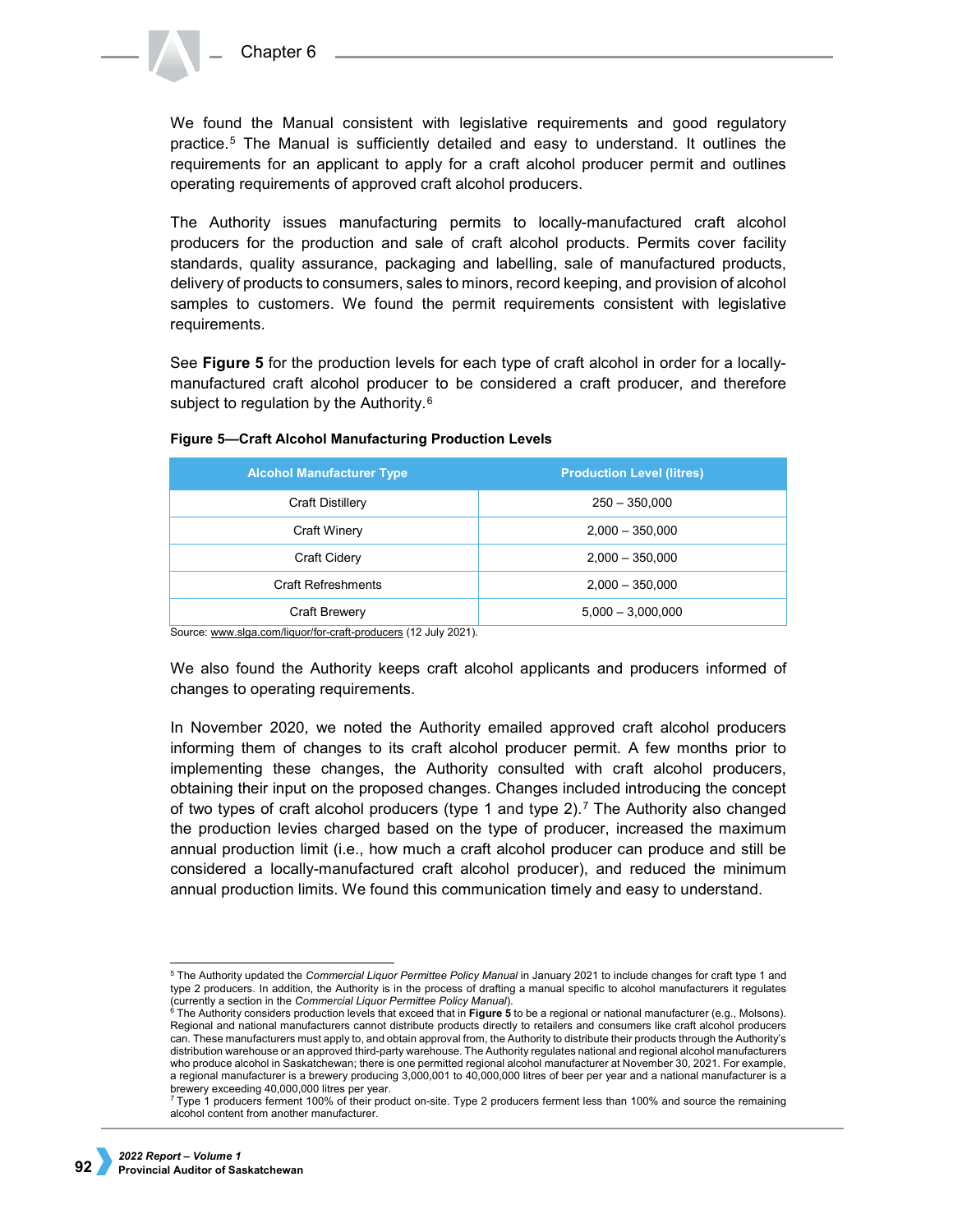Having consistent and understandable publicly-available regulatory requirements for craft alcohol producers allows the Authority to be transparent in its requirements. This increases the ability for craft alcohol producers to follow the Authority's requirements, as well as potential applicants to understand the permit application process and requirements they will have to meet if they are successful in obtaining a permit.

#### $4.2<sub>1</sub>$ **Adequately Confirming Applicants Meet Requirements**

The Saskatchewan Liquor and Gaming Authority effectively confirms applicants for craft alcohol production permits meet established requirements.

The Authority uses its *Commercial Liquor Permittee Policy Manual* application requirements as guidance to staff on what information the Authority requires applicants to submit with their application. See **Figure 6** for a summary of the Authority's craft alcohol producer permit approval process.

### **Figure 6—Craft Alcohol Producer Permit Approval Process**

- **Receipt of permit application:** Licensing Specialist reviews application for completeness to ensure the applicant submitted all required documentation. Where an applicant fails to provide key information (e.g., criminal record checks for all shareholders, floor plan of proposed establishment approved by engineer that it meets building-code requirements), staff follow up with the applicant by phone or email.
- **Site inspection before production begins:** Inspector performs pre-permit inspection of business location verifying facility set-up meets operating requirements (e.g., equipment located as per floor plan, proper storage of ingredients).
- **Initial permit approved** in accordance with delegation of authority and issued to applicant to allow the production of craft alcohol.
- **Review of quality assurance reporting (i.e., lab test reports)** to determine whether craft alcohol products are safe for consumption.
- **Full permit approved** in accordance with delegation of authority and issued to applicant to allow the sale of craft alcohol produced (issued once quality assurance requirements met).

Source: Adapted from the *Commercial Liquor Permittee Policy Manual*.

The Authority set its craft alcohol permit operating requirements (e.g., approved to sell craft alcohol onsite and online for delivery, which product lines the producer has been approved to sell) based on *The Alcohol Control Regulations, 2016.* We also found these operating requirements consistent with good practice.

Once Liquor Licensing and Inspection Services Branch staff check that an applicant met all requirements, its IT system automatically generates an approval letter and permit based on applicant information. Having system-generated permits creates consistent permits. Permits expire every three years.

Our testing of eight craft alcohol producer permits (out of 16 total new craft alcohol producer permits issued between December 1, 2020 and November 30, 2021) found:

- All applicants provided up-to-date criminal record checks for shareholders who had greater than a 20% share.
- All applicants met the requirements for notifying the public of proposed new craft alcohol producers (i.e., advertising the proposed new business at least one day per week for two consecutive weeks) and no public objections received.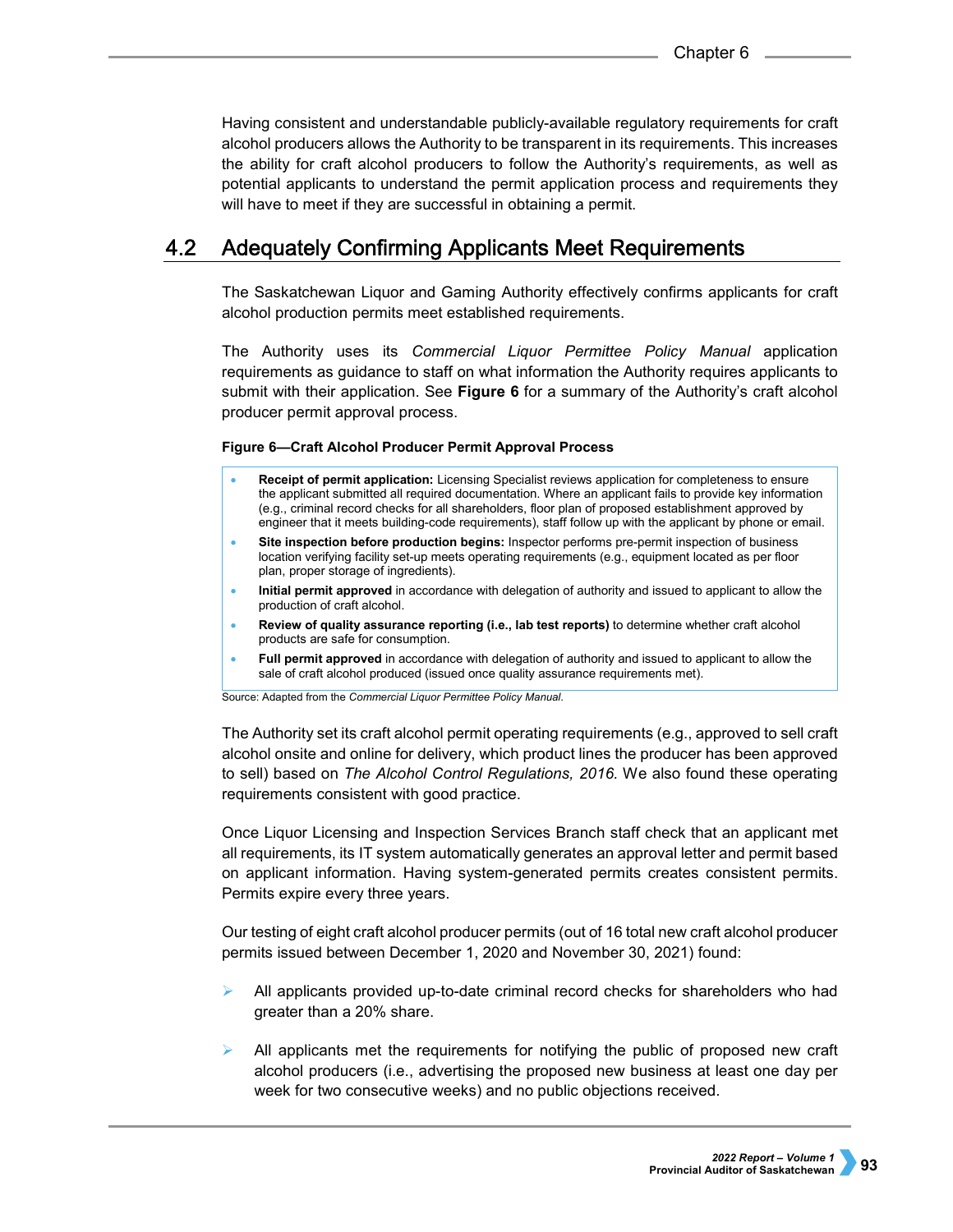- All applicants provided a building inspection report and city/municipality approval for the business.
- $\blacktriangleright$  All applicants paid the required application fee.
- $\triangleright$  Branch inspectors performed pre-permit inspections of the producer's premises with no concerning inspection findings (e.g., black mould).
- $\triangleright$  The Branch issued manufacturing permits, approved in accordance with the delegation of authority that contained permit conditions requiring applicants to submit required quality assurance reporting.
- $\triangleright$  All applicants submitted the required quality assurance reporting (lab test reports) for their first five unique products (e.g., for a craft beer producer, the producer submitted lab test reports for its first five unique beers). These lab test reports confirm the product's safety and reliability of craft alcohol content.
- $\triangleright$  The Branch issued full permits, approved in accordance with the delegation of authority that contained permit operating conditions consistent with good practice and legislation.

Our testing of producer permits also found Branch staff often wait on applicants to submit missing information. In some instances, a significant delay (e.g., two years) between when Branch staff received the initial application and issued the permit approval occurred because applicants were untimely in submitting missing information. As such, the Authority has not set a service standard for how timely staff must approve craft alcohol producer permit applications. Overall, we found the Authority conducted timely reviews of complete applications.

Having adequate processes to review and approve craft alcohol producer applications helps ensure the Authority only allows eligible producers to manufacture and sell craft alcohol in the province.

#### 4.3 **Permit Renewals Untimely**

The Saskatchewan Liquor and Gaming Authority did not always send timely renewal reminders to craft alcohol permit holders, resulting in alcohol production without valid permits.

Craft alcohol producer permits expire after three years.

The Branch staff's process is to send renewal reminder letters to active permit holders one month (i.e., 30 days) in advance of the permit expiry date. Staff rely on the Saskatchewan Liquor and Gaming Authority's IT system to inform them when a renewal is coming due.

An error with the IT system, noticed by Authority staff in October 2021, resulted in the system not notifying staff when permit renewals were coming due. As a result, Branch staff did not send timely permit renewal letters from December 2020 to October 2021. The Authority resolved the issue with its IT system in November 2021.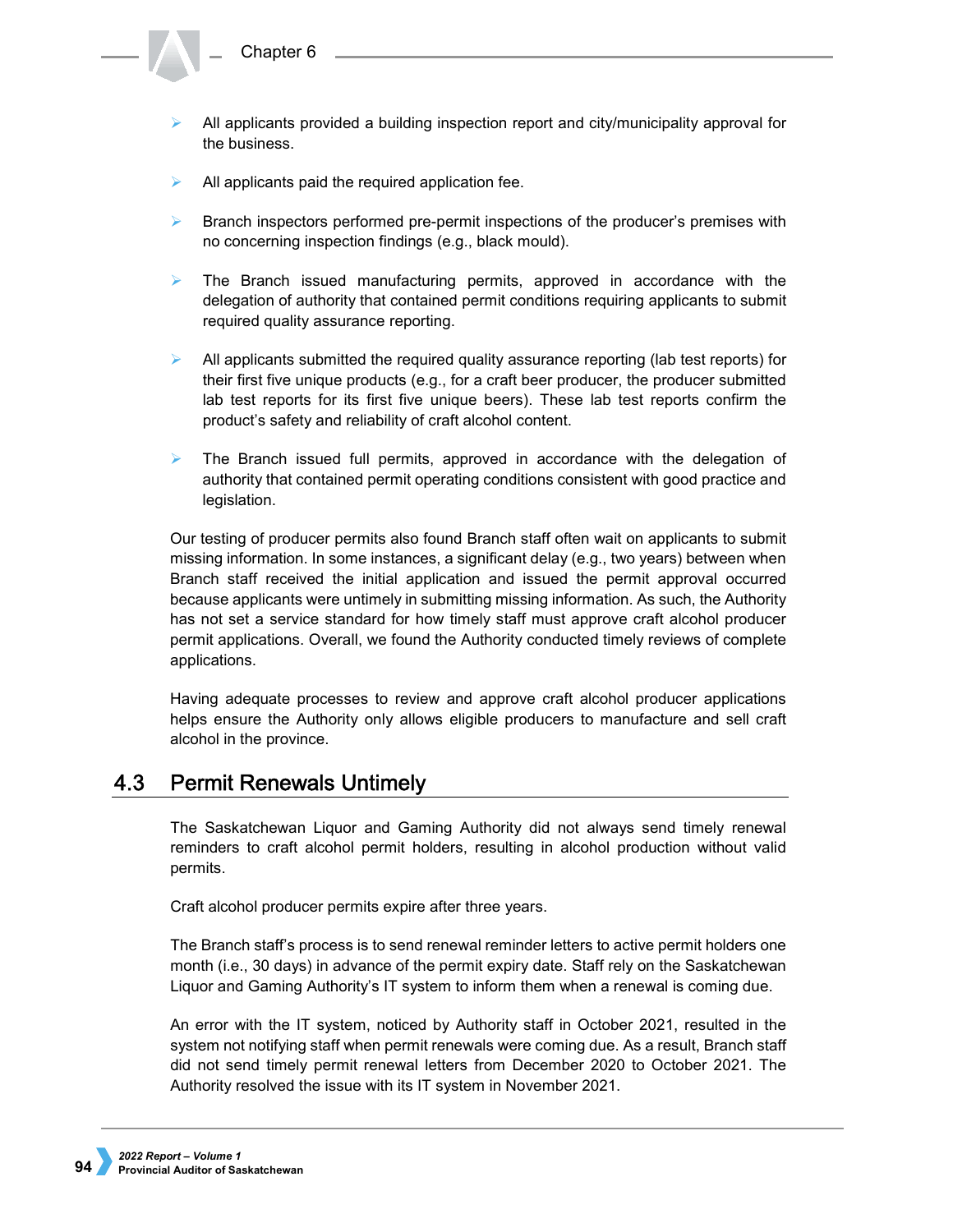Our testing of 10 permit renewals found the Authority did not issue nine renewal letters at least one month in advance of permit expiry, rather it sent these renewal letters three to 14 days before expiry.

Since Branch staff had not issued timely renewal reminders, our testing of 10 permit renewals (out of 12 total permit renewals between December 1, 2020 and November 30, 2021) found four instances where craft alcohol producers operated between three to 41 days without a valid permit. We also found that two of these producers without valid permits had produced at least some craft alcohol during this time.

The Authority's legislation does not allow craft alcohol producers to produce alcohol without a valid permit.<sup>[8](#page-8-0)</sup>

The Branch's current process is to send renewal letters 30 days in advance of permit expiry. Our analysis of the 10 permit renewals tested found that it took, on average, 42 days from when Branch staff sent the renewal letter to when Branch staff issued an approved permit renewal. Therefore, the Branch should also consider sending permit renewal reminders more than 30 days prior to permit expiry.

While permit renewals were not always timely, we found renewed permits (once issued) contained permit conditions consistent with the Authority's regulations.

By not sending out timely permit renewal letters, there is an increased risk of craft alcohol producers forgetting to renew or not renewing their permit prior to expiry. This increases the risk of craft alcohol producers operating for an extended period without a valid craft alcohol permit, as required by legislation.

**1. We recommend the Saskatchewan Liquor and Gaming Authority renew locally-manufactured craft alcohol producer permits prior to expiry as required by** *The Alcohol and Gaming Regulation Act, 1997***.**

#### 4.4 **Inspectors Qualified in Enforcement**

Saskatchewan Liquor and Gaming Authority staff responsible for assessing whether applicants meet permit conditions and approved craft alcohol producers follow operating requirements have robust regulatory enforcement experience, but lack alcohol manufacturing expertise. Rather, the Authority relies on independent quality assurance processes to confirm reliability of craft alcohol content and safety.

The Liquor Licensing and Inspection Services Branch employed 22 staff at November 2021. The positions included one director, three managers, seven licensing specialists, one policy analyst, and 10 liquor inspectors. Branch staff are located in both Regina and Saskatoon.

The Authority appropriately uses job descriptions to set out expected educational and experience requirements for its staff. The Authority requires liquor inspectors to have a

<span id="page-8-0"></span> <sup>8</sup> *The Alcohol and Gaming Regulation Act, 1997*, s. 92.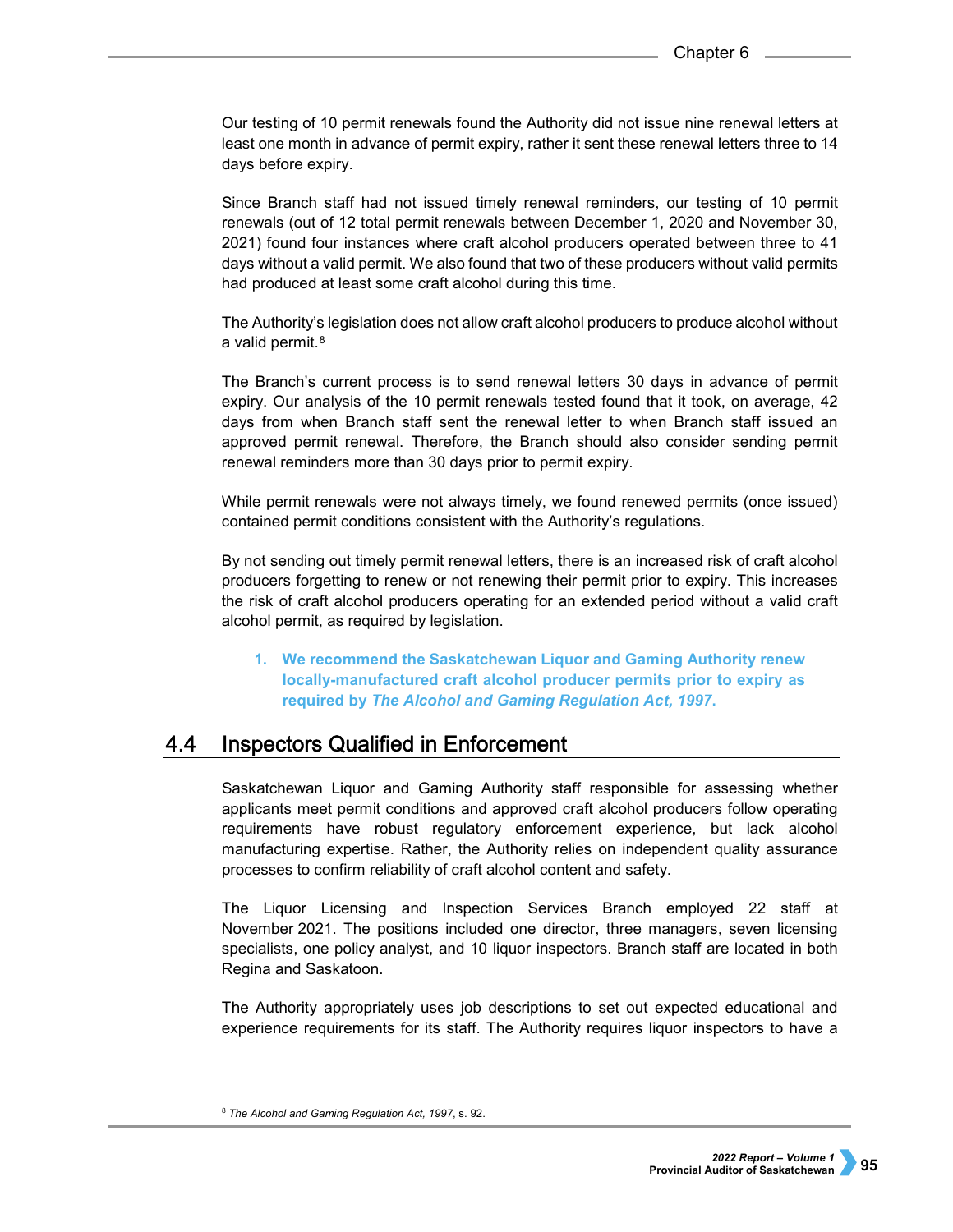background in law enforcement or a regulatory environment. Law enforcement experience gives them the skills to effectively:

- Inspect whether producers comply with operating requirements
- Investigate complaints received

While we found all 10 liquor inspectors had significant experience in law enforcement or a regulatory environment, none of the inspectors had expertise in alcohol or food-related manufacturing. Having expertise of alcohol manufacturing processes would improve inspectors' abilities to identify whether producers manufacture alcohol inconsistent with good practice. The Authority provided some training to inspectors around the processes to manufacture alcohol in February 2021. For example, training topics included distilling and brewing, equipment used to manufacture alcohol, and packaging processes. Also, the use of a robust inspection checklist that considers all alcohol manufacturing-specific risks would assist inspectors in completing sufficient inspections (see **Section 4.6**).

The Authority does not rely on inspectors to perform craft alcohol quality reviews. Instead, it relies on its quality assurance process (i.e., independent laboratory certificates of analysis) to determine whether craft alcohol produced meets safety requirements.<sup>[9](#page-9-0)</sup> See **Section 4.7** for more information about the Authority's quality assurance processes.

Having suitably trained staff to carry out inspections helps ensure these activities identify issues with alcohol manufacturing processes that may exist and helps protect the public.

### $4.5$ Risk-Informed Inspection Plan Needed as Inspections Not **Regularly Occurring**

At November 2021, the Saskatchewan Liquor and Gaming Authority was not performing regular inspections of craft alcohol producers and had not developed a risk-informed inspection plan for craft alcohol producers.

The Authority performs ongoing inspections (after permits issued) on an ad hoc basis and relies on complaints (see the Authority's processes to investigate complaints in **Section 4.9**) as its means of monitoring whether craft alcohol producers follow established operating requirements (i.e., legislation, requirements in the *Commercial Liquor Permittee Policy Manual*). It assigns inspectors to certain craft alcohol producers in the province.

Branch inspectors perform a pre-permit inspection of the producer's premises before issuing a permit. There were 71 craft alcohol producer permits at March 31, 2021. For the 12-month period ended November 30, 2021, inspectors performed 10 inspections and 24 pre-permit inspections.

Once craft alcohol producers received an approved permit, the Authority did not always regularly inspect them. Our analysis found the average time between inspections was almost 12 months. We also found the Authority had not inspected 19 craft alcohol

<span id="page-9-0"></span><sup>9</sup> Craft alcohol producers send samples of their products to an approved laboratory (e.g., Liquor Control Board of Ontario) that analyzes the chemical composition and alcohol by volume. The laboratory report provided to the Authority is known as a certificate of analysis.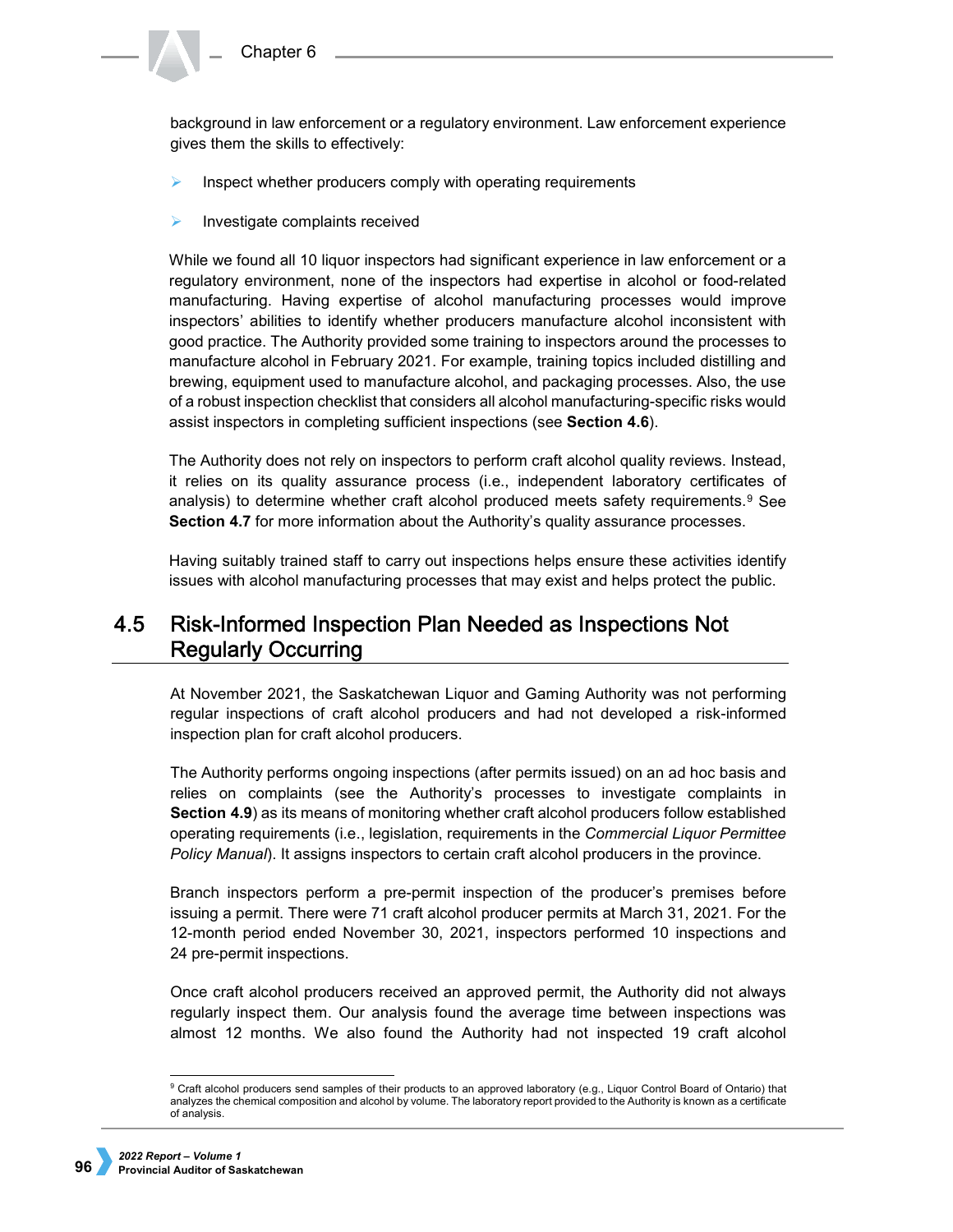producers since their pre-permit inspection (almost 30% of permitted producers), with the longest time without an inspection being 36 months.

The Authority's IT system does not have the ability to run a report for management to review whether inspections occur as frequently as they should.

The Authority has not set an expectation for how often inspectors should periodically inspect craft alcohol producers. A risk-based inspection plan would help management determine when to inspect producers and when to follow up with inspectors who do not conduct timely inspections.

Having an inspection plan that states the required frequency of craft alcohol producer inspections will help reduce the risk of non-compliance going unnoticed for an extended period. It is good practice to develop inspection plans based on risk. Such plans use risks (e.g., non-compliance) to determine the nature and extent (frequency) of inspections.

Having a written risk-informed inspection plan would help the Authority allocate its resources to the highest priority areas, which is important as inspectors are also responsible for inspecting all commercial liquor permittees including craft alcohol producers.

**2. We recommend the Saskatchewan Liquor and Gaming Authority implement a risk-informed plan for inspecting locally-manufactured craft alcohol producers.**

#### **Inspection Checklists Missing Key Alcohol Manufacturing Risks** 4.6

Saskatchewan Liquor and Gaming Authority inspectors use checklists to guide craft alcohol inspections, but these checklists do not contain all key risk areas specific to manufacturing craft alcohol.

Up to October 2021, inspectors used a licensed-establishment inspection report (i.e., a checklist to document all types of liquor establishment inspections including restaurants and taverns) for documenting inspection findings. The checklist portion of this report focused on areas more specific to restaurants and taverns such as overserving customers, minors present, and whether the licensed establishment complies with requirements when hosting video lottery terminals (e.g., signage, records).

While serving customers or minors may be applicable to craft alcohol producers, these are not significant risks associated with manufacturing alcohol. Instead, the craft alcohol inspection checklist should focus on the unique risks associated with manufacturing. In October 2021, management drafted a new inspection checklist for craft alcohol producers; however, we did not see evidence of staff using this checklist between October and November 30, 2021. The new inspection checklist considers more risks associated with manufacturing, but still is not a complete listing of all manufacturing risks (see **Figure 7**).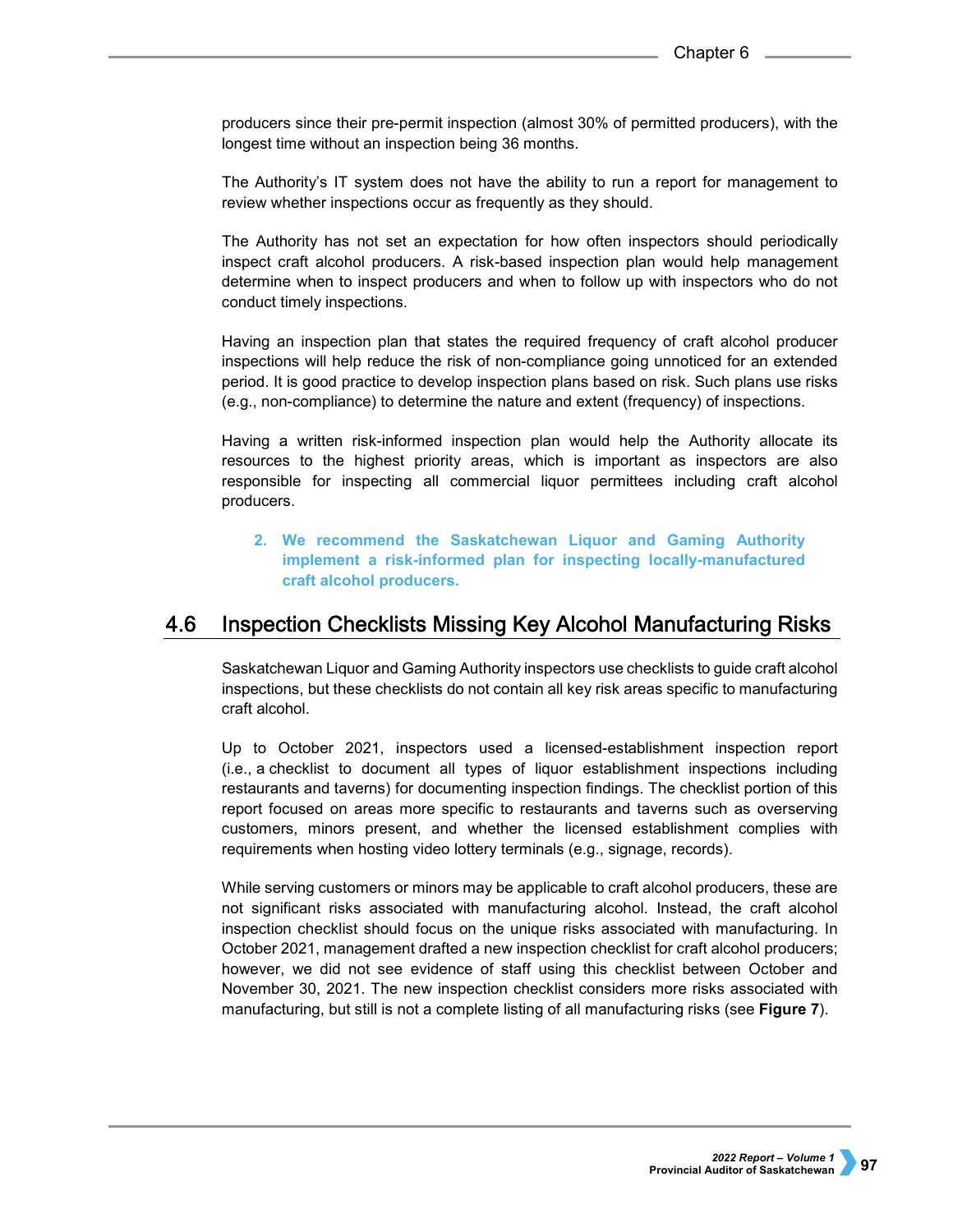Also, the old licensed-establishment inspection report did not require staff to consider whether craft producers complied with important Authority operating requirements such as:

- $\triangleright$  The Authority's quality assurance policy for craft producers (discussed further in **Section 4.7**)
- Maintaining adequate records of alcohol production information (e.g., amounts produced, sold, destroyed)
- $\triangleright$  Complying with Federal Government traceability requirements (e.g., recording product batch information on products such as to enable a product recall, if necessary)<sup>[10](#page-11-0)</sup>

The new inspection checklist includes these operating requirements.

**Figure 7—Craft Alcohol Manufacturing Risks, Related Consequences, and whether New Manufacturing Inspection Checklist Addresses each Risk**

| <b>Manufacturing Risk</b>                                                                                | <b>Consequence</b>                                                                                                                                                                                              | <b>Risk Addressed in New</b><br><b>Manufacturing Inspection</b><br><b>Checklist</b>                                                                                                         |  |
|----------------------------------------------------------------------------------------------------------|-----------------------------------------------------------------------------------------------------------------------------------------------------------------------------------------------------------------|---------------------------------------------------------------------------------------------------------------------------------------------------------------------------------------------|--|
| Methanol not properly removed<br>during distillation process (e.g.,<br>during the production of spirits) | Illness, blindness, or fatality if<br>excessive methanol is ingested.<br>inhaled, or absorbed through the<br>skin (severe illness or worse can<br>be caused by as little as 30<br>millilitres or 2 tablespoons) | Yes: requires inspector to check<br>whether producer documented<br>accurate product formulas (this<br>would address how much product<br>from each distillation phase to keep<br>or discard) |  |
| Not listing allergens (e.g., oats,<br>sulphites, gluten) on product label                                | Allergic reaction                                                                                                                                                                                               | Yes: requires inspector to check<br>labelling requirements                                                                                                                                  |  |
| Not using food-grade chemicals to<br>clean manufacturing equipment                                       | <b>Illness</b>                                                                                                                                                                                                  | No                                                                                                                                                                                          |  |
| Not properly measuring and<br>recording alcohol content                                                  | Excessive intoxication, or over<br>charging when alcohol content is<br>less than stated                                                                                                                         | Yes: requires inspector to confirm<br>the producer has processes to<br>determine and verify alcohol content,<br>determine deviations, and calibrate<br>equipment to test alcohol content    |  |
| Continued fermentation if<br>container is improperly sealed <sup>A</sup>                                 | Injury to consumer if can/bottle<br>bursts                                                                                                                                                                      | <b>No</b>                                                                                                                                                                                   |  |
| Damage to glass bottles during<br>bottling                                                               | Risk of consuming broken glass                                                                                                                                                                                  | No                                                                                                                                                                                          |  |

Source: Manufacturing risks and consequences adapted from understanding of industry good practices.

<sup>A</sup> For example, in 2016, the Ontario alcohol regulator ordered a recall of certain craft alcohol in cans due to some cans bursting due to excessive internal pressure. [torontosun.com/2016/11/08/concerns-over-bursting-beer-cans-prompt-lcbo-recall](https://torontosun.com/2016/11/08/concerns-over-bursting-beer-cans-prompt-lcbo-recall) (17 February 2022).

In addition to adding further manufacturing risks, we identified the new manufacturing inspection checklist could be further improved by requiring inspectors to check compliance with certain Authority policies for craft alcohol. These could include checking whether craft alcohol producers obtain approval prior to purchasing bulk spirits, and meet requirements for collaboration manufacturing.<sup>[11](#page-11-1),[12](#page-11-2)</sup>

<span id="page-11-1"></span><span id="page-11-0"></span> <sup>10</sup> The Federal Government's traceability requirements are outlined in the *Safe Food for Canadians Regulations*, Part 5. <sup>11</sup> The Authority requires craft producers to obtain its approval prior to purchasing each batch of bulk spirits from manufacturers

<span id="page-11-2"></span>outside the province. (*Commercial Permittee Liquor Policy Manual*, s.14.2(d)).<br><sup>12</sup> Collaboration manufacturing is when two or more craft alcohol producers work together to create a product at a single production facility. The Authority requires the host manufacturer not only to always be present during production, but also to report the production in its monthly production reporting, and pay the production levy. *Collaboration Manufacturing by Saskatchewan Craft Alcohol Producers* policy, [www.slga.com/liquor/for-craft-producers#Standalone Policies](http://www.slga.com/liquor/for-craft-producers#Standalone%20Policies) (1 June 2021).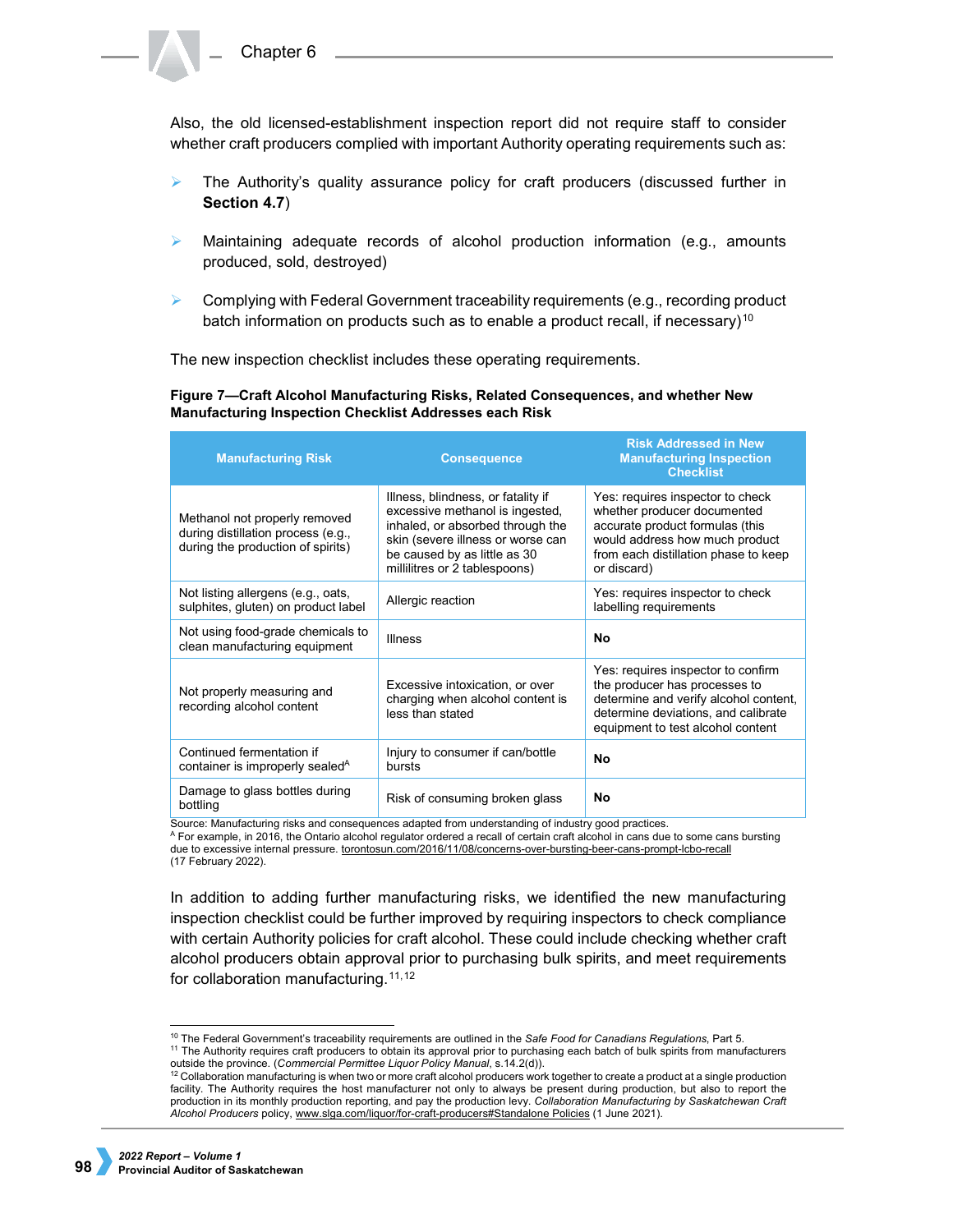Having inspection checklists that address all key risk areas associated with manufacturing alcohol, as well as address the Authority's policy requirements, would help Authority inspectors check whether craft alcohol producers comply with their permit operating requirements. These checks and balances also decrease the risk to public safety (e.g., consuming alcohol with a higher than labelled alcohol content).

**3. We recommend the Saskatchewan Liquor and Gaming Authority utilize a locally-manufactured craft alcohol inspection checklist addressing all key risks associated with alcohol manufacturing.**

### 4.7 **Quality Assurance Processes Adequate, But Not Always Followed**

The Saskatchewan Liquor and Gaming Authority requires craft alcohol producers to submit laboratory reports verifying products are safe for consumption, but does not follow up with producers who are delinquent in submitting required reporting every two years.

In **Section 4.2**, we describe that we found the Authority appropriately received the required quality assurance reports (certificates of analysis) prior to issuing a craft alcohol producer a permit to allow it to initially sell alcohol products to consumers.

We found the Authority had not been following up with producers who did not submit certificates of analysis. The Authority's quality assurance policy requires craft alcohol producers to submit certificates of analysis (lab test reports) for a minimum of one active product from each alcohol product line every two years.<sup>[13](#page-12-0)</sup> For example, if the Authority permits a craft producer to produce craft beer and craft spirits, it would be required to submit updated lab reports for at least one beer and one spirit every two years. We found that the Authority is one of the few regulatory bodies across Canada that requires craft alcohol producers to submit certificates of analysis on an ongoing basis.

Authority staff maintain a listing of craft alcohol producers and due dates for required certificates of analysis. At November 5, 2021, we found over half of the permitted product lines on its tracking sheet (43 out of 83 product lines) required certificates; craft alcohol producers had not submitted these by the deadline, and the Authority had not followed up. Some of these craft alcohol producers had not provided certificates of analysis to the Authority for more than nine months past the deadline.

By not following up on overdue certificate of analysis renewals, there is an increased risk of craft alcohol producers producing alcohol that is not at advertised alcohol content or does not meet quality assurance standards. This increases the risk of an adverse impact on human health (i.e., illness, overconsumption). Also, following up on outstanding reports helps the Authority and craft alcohol producers confirm equipment is measuring alcohol content accurately.

**4. We recommend the Saskatchewan Liquor and Gaming Authority obtain certificates of analysis from locally-manufactured craft alcohol producers every two years as required by its quality assurance policy.**

<span id="page-12-0"></span> <sup>13</sup> *Beverage Alcohol Quality Assurance Policy for Direct Distribution by Craft Producers*[, www.slga.com/liquor/for-craft](http://www.slga.com/liquor/for-craft-producers#Standalone%20Policies)[producers#Standalone%20Policies](http://www.slga.com/liquor/for-craft-producers#Standalone%20Policies) (1 June 2021).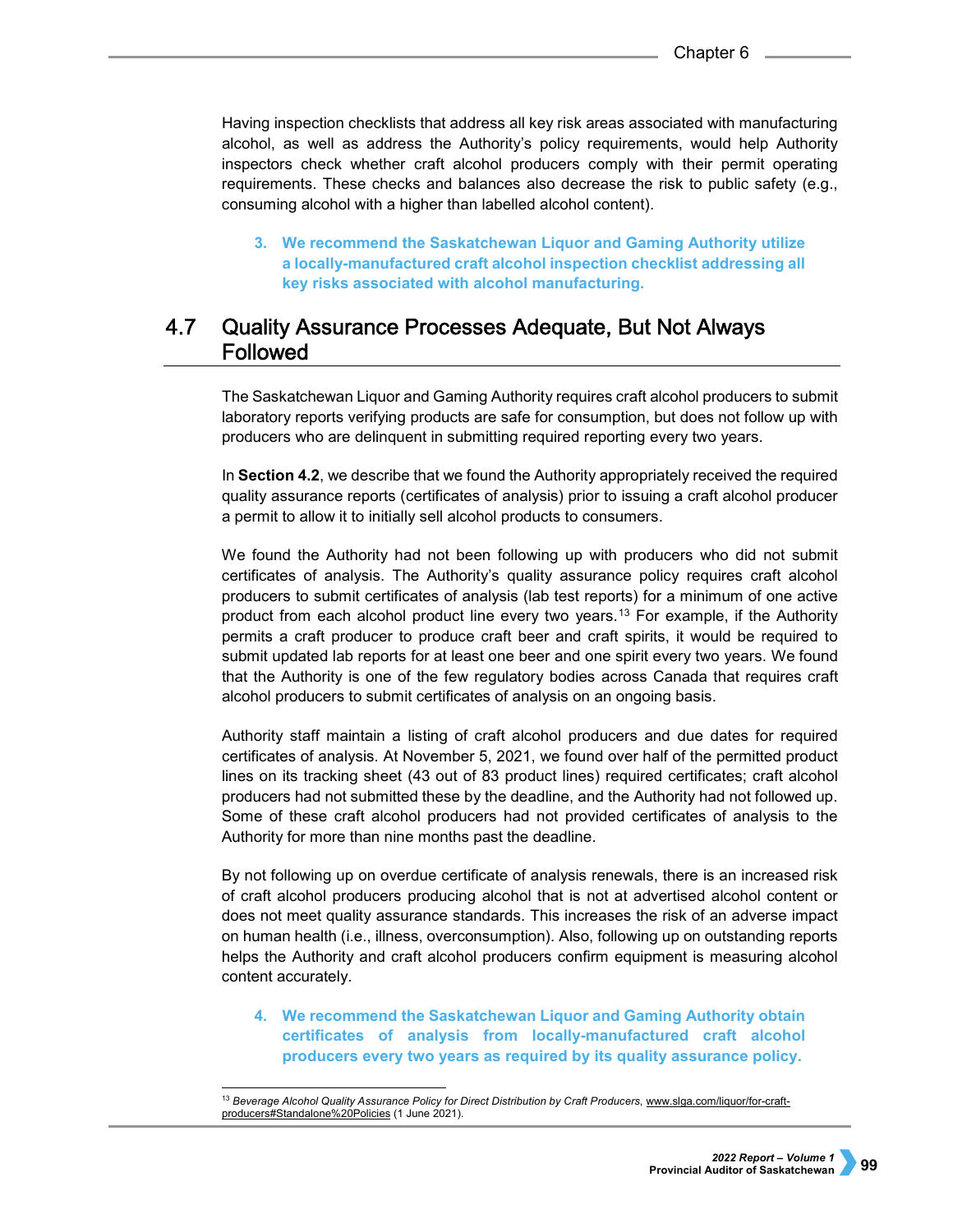### Adequately Documented Processes to Address Identified Non-4.8 Compliance

The Saskatchewan Liquor and Gaming Authority has adequately documented processes for when Liquor Licensing and Inspection Services Branch staff identify non-compliance by craft alcohol producers.

When inspectors identify non-compliance by a craft alcohol producer (via inspection or because of a complaint received), the Authority requires them to inform the producer of the identified non-compliance immediately. Inspectors do not determine corrective action on non-compliance. Instead, they inform their manager of the identified non-compliance, who makes a decision on whether the matter warrants enforcement action, such as a warning letter or other sanctions (e.g., administrative penalty [i.e., fines], suspension or cancellation of permit).[14](#page-13-0) We found the Authority's policies on enforcement action consistent with the Authority's legislation.

If management determines the non-compliance requires enforcement action, the Authority established how timely it must inform producers and has an appropriate documented process to help ensure consistency in treatment. Inspectors must inform craft alcohol producers of the escalated enforcement action within 30 days of the identified noncompliance.

While the Authority does not have a template for staff to use when drafting correspondence for more severe forms of enforcement action, it uses only one person to draft this correspondence (i.e., Director, Liquor Licensing and Inspection Services Branch or Vice President, Regulatory Services Division depending on the type of enforcement action) to help ensure appropriate and consistent action. Therefore, senior management is aware of any severe instances of non-compliance and related enforcement action through this process.

For the 12-months ended November 30, 2020, inspectors performed nine inspections and 45 investigations (i.e., an assessment of a complaint received), while for the 12-months ended November 30, 2021, inspectors performed 10 inspections and 23 investigations. There were no instances where management took enforcement action (e.g., administrative penalty, cancellation or suspension of permit) during the 12-months ended November 30, 2021. We examined four inspections and four investigations and found none warranted enforcement action.

See **Figure 8** for the Authority's enforcement action over the past four years.

|                        | $2017 - 18$ | $2018 - 19$ | $2019 - 20$ | $2020 - 21$ |
|------------------------|-------------|-------------|-------------|-------------|
| Educational guidance   |             |             | 4           |             |
| Warnings               |             |             |             |             |
| Sanctions <sup>A</sup> |             | .5          |             |             |
| <b>Total</b>           | 5           | 13          |             |             |

### **Figure 8—Craft Alcohol Enforcement Actions**

Source: Saskatchewan Liquor and Gaming Authority records for the fiscal year-ended March 31. <sup>A</sup> Sanctions include both administrative penalties (i.e., fines) and permit suspension or cancellation.

<span id="page-13-0"></span>14 Administrative penalties are set in *The Alcohol Control Regulations, 2016*, Table 5. Penalties range from \$500 to \$10,000.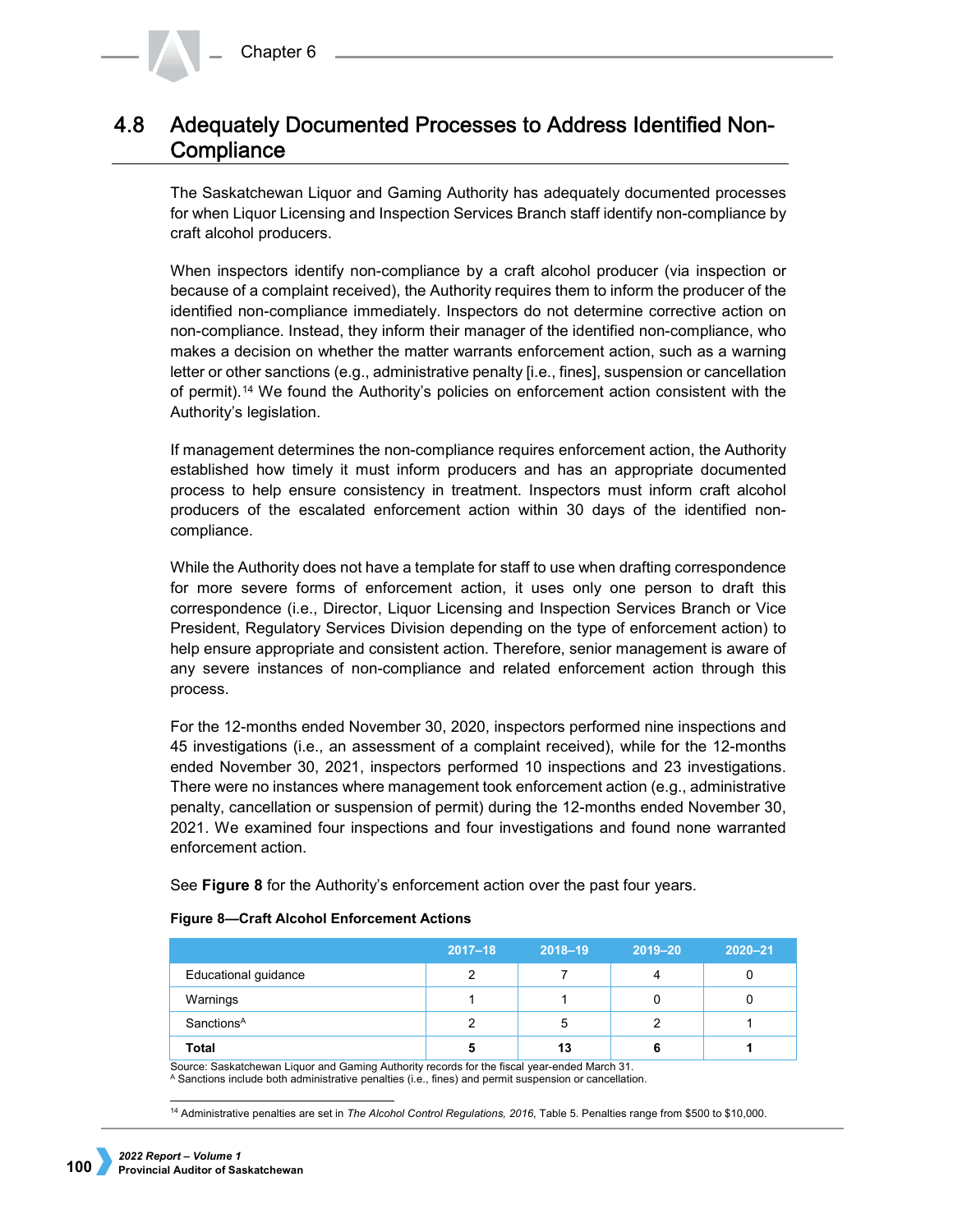Quarterly, the Authority posts liquor permittees' instances of non-compliance (including craft alcohol producers) on its website. We found the information on its website sufficient for the public to understand the violation and to which permittee the non-compliance related.

By having a formalized process for taking effective, timely enforcement action, the Authority reduces the risk of craft alcohol producers continuing to not comply with the Authority's operating requirements. This also reduces the risk to public safety (e.g., consuming unsafe alcohol).

#### 4.9 **Timely and Adequate Complaint Resolution**

Saskatchewan Liquor and Gaming Authority inspectors sufficiently resolve complaints received.

The Authority's IT system tracks all complaints received by the Liquor Licensing and Inspection Services Branch. When the Branch receives a complaint (e.g., producer operating in an unlicensed location), management reviews the complaint to determine whether it has merit. If a complaint has merit, management assigns an inspector to investigate the complaint further.

The Authority received 15 complaints during the 12-months ended November 30, 2021.

While the Authority has not set a formal expectation for how timely staff should resolve complaints received, our testing of four investigations of complaints received found staff conducted timely follow-up (e.g., within two days of receiving the complaint). Establishing a formal timeframe expectation would promote a consistent approach to complaint resolution amongst staff.

For each of the four complaints tested, staff contacted the craft alcohol producer and conducted an investigation. We found staff sufficiently investigated and documented the resolution of the complaints in the IT system.

Adequately resolving complaints received and reported by the public about craft alcohol producers enables the Authority to monitor and address situations that may identify producers not complying with operating or manufacturing requirements.

# 4.10 Analysis of Monthly Reported Craft Alcohol Sales Needed

The Saskatchewan Liquor and Gaming Authority does not assess the reasonability of alcohol production and sales information submitted by craft alcohol producers before billing for production levies.<sup>[15](#page-14-0)</sup>

Craft alcohol producers pay the Authority a production levy on craft alcohol sold directly to consumers or retailers. Monthly, craft alcohol producers submit production and sales reporting to the Authority. The Authority uses this reported sales volume to determine how much production levy each craft alcohol producer must remit.

<span id="page-14-0"></span><sup>&</sup>lt;sup>15</sup> The Authority charges craft alcohol producers a production levy (fee per litre sold) based on the type of alcohol produced (e.g., beer, wine, cider) and based on the type of producer (i.e., type 1 or type 2).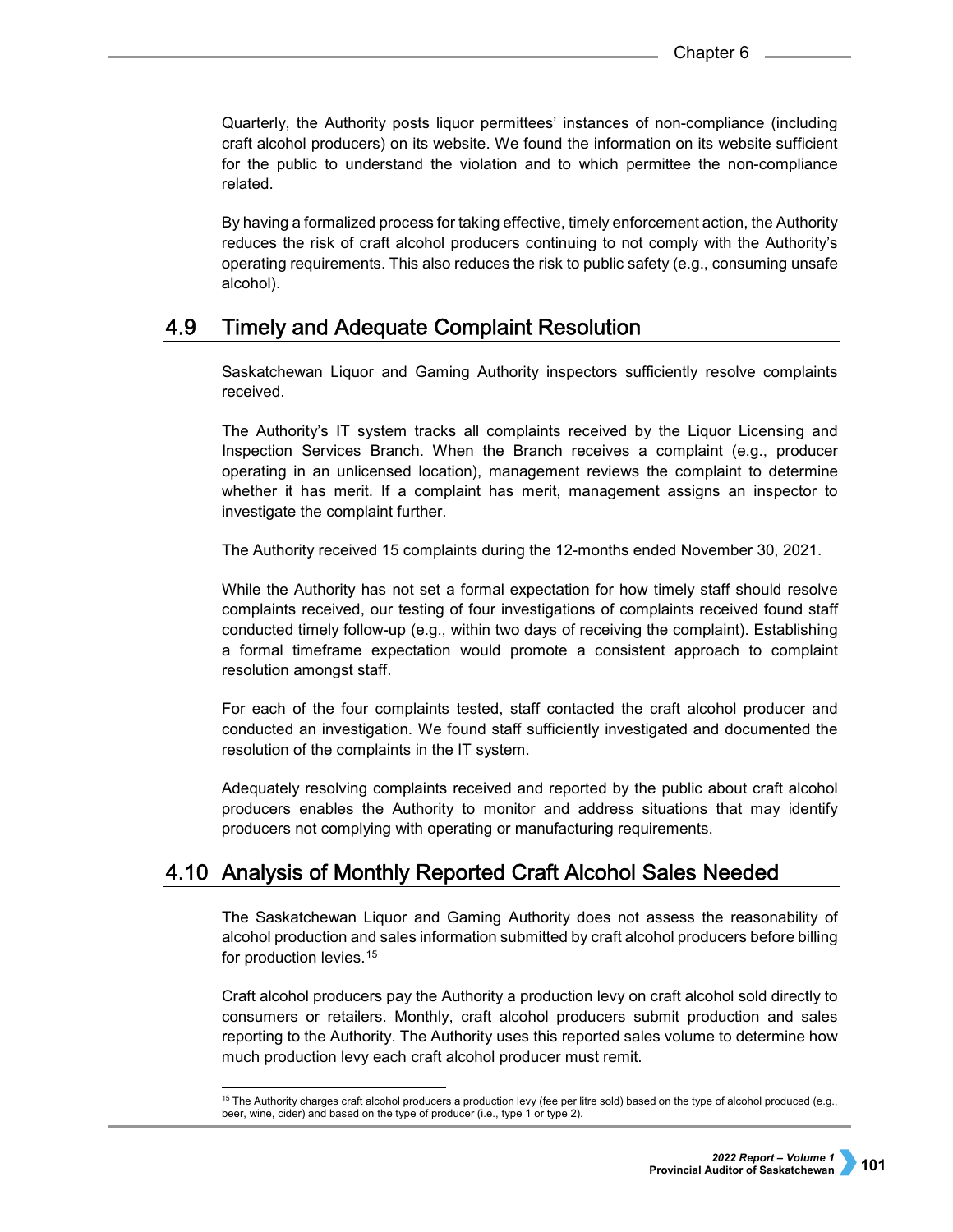Production levy rates are lower than the markup that applies if craft producers sell craft products to the Authority (i.e., if the Authority's warehouse distributes craft products). For example, the production levy on the first 50,000 litres of spirits is up to \$0.70 per litre of product versus the markup being 73% of the product's purchase price. See **Figure 9** for the production levies the Authority collected in each of the last five years.

### **Figure 9—Production Levies 2016–2021 (thousands of dollars)**

| 2016-17 | $2017 - 18$ | $2018 - 19$ | 2019-20 | $2020 - 21$ |
|---------|-------------|-------------|---------|-------------|
| \$369   | \$452       | \$767       | \$1,301 | \$2,902     |

Source: Saskatchewan Liquor and Gaming Authority records.

The Authority sets out its requirement for craft alcohol producers to report monthly production and sales information in its *Commercial Liquor Permittee Policy Manual*. The Authority expects producers to submit reporting on year-to-date production, direct sales, and returned products. Once received, Authority staff determine craft alcohol producers' production levy based on this information.

We found the Authority did not have evidence of staff following its process to assess the reasonability of production and sales information submitted by craft alcohol producers. This information drives the production levy the Authority charges producers, thus producers may have a bias to underreport sales.

We expected the Authority would formally review the reported data to assess for reasonability and follow up when it identified situations that may suggest risk of errors in the information reported. For example, significant changes in production or sales levels, and differences between opening inventory of one month and closing inventory of the prior month.

We analyzed producers' monthly reported information for the audit period by comparing opening inventory of one month to closing inventory of the prior month and recalculating production levies charged by the Authority. We found:

- $\triangleright$  The Authority charged the correct production levy rate based on the craft alcohol type the producer manufactures.
- The Authority calculated the production levy correctly (i.e., levy rate multiplied by litres of total sales).
- $\triangleright$  For 33 instances out of 594 items where opening inventory of one month did not agree with closing inventory of the prior month, we found no evidence of the Authority obtaining explanations for the differences from the producers. We consider these records to be at a higher risk of containing errors in reported amounts, and thus an incorrect production levy charged. Differences ranged from opening inventory being less than expected by more than 11,000 litres to being higher than expected by over 35,000 litres.

In 2021, the Authority's Internal Audit Branch completed an audit of a craft alcohol producer to assess whether the producer kept adequate records to support the annual production and sales information, and whether the Authority assessed an appropriate production levy